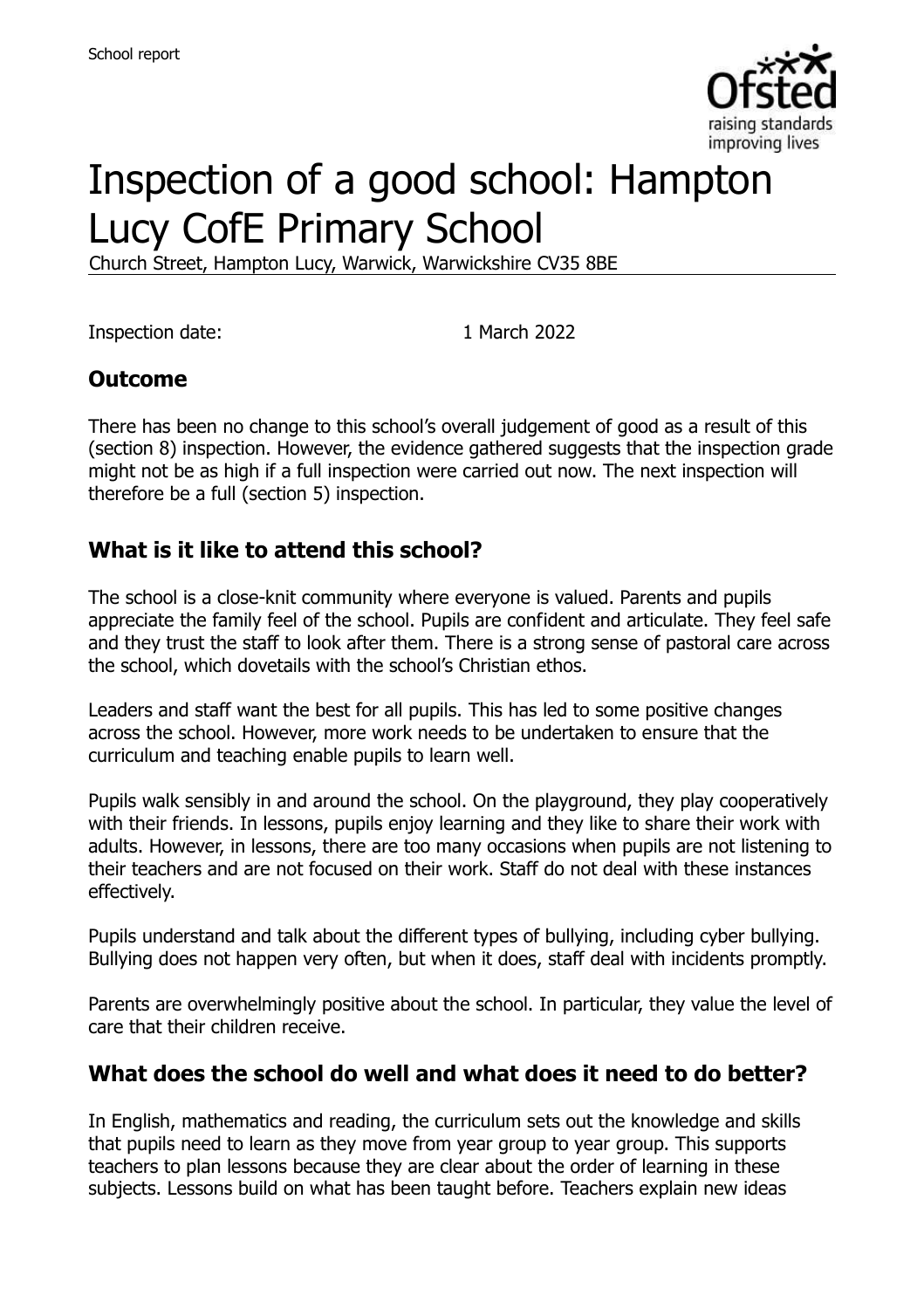

clearly and in a systematic manner. They use questioning well to clarify teaching points.

Reading is a whole-school priority and pupils say they enjoy reading. The order of phonics teaching is clearly mapped out across the early years and key stage 1. Pupils' reading books are well matched to their phonic ability. Children and pupils develop their early reading skills successfully. Staff provide extra help for any pupils who are falling behind with their reading.

In mathematics, teachers follow the curriculum carefully to plan the order of lessons. However, some teachers are not checking effectively how well pupils are learning what they should in lessons. Consequently, some pupils spend too long completing tasks and activities in which they are already proficient. This slows their progress through the mathematics curriculum.

In subjects other than English and mathematics, for example geography, the curriculum is not well ordered. As a result, in some year groups, pupils are completing work that is easier than what they have done in the past. Pupils are not achieving as well as they could in these subjects.

Subject leaders have not had the opportunity to check how well their curriculum area is being delivered across the school. This means they do not have a clear understanding of what is working well and what needs to improve in their subject. Many subject leaders are new to post and they do not have the expertise required to lead their curriculum areas effectively.

There are too many instances where work in pupils' books is not neat enough and presentation is untidy. In addition, there are a number of many occasions where pupils are making careless spelling and punctuation errors that are not picked up and corrected by staff. Some pupils, therefore, continue to make the same errors and produce the same quality of work week after week.

Pupils with special educational needs and/or disabilities (SEND) are fully included in lessons and all aspects of school life. If required, staff provide extra resources and help to support pupils' learning. However, like other pupils, those with SEND do not achieve as well as they could when the curriculum is not well ordered and when work is not matched to their ability.

School leaders have relaunched a range of activities to enrich the curriculum. Younger pupils have visited the theatre and after-school sporting clubs are on offer. During the inspection, pupils spoke enthusiastically about the work of the tennis coach who was on site. Older pupils take on a range of leadership responsibilities. These include head student and house captain. All Year 6 pupils buddy up with Reception children. Pupils enjoy these responsibilities.

Senior leaders are working hard to improve the school. They are determined in their actions. Governors are supporting leaders to make these improvements.

Staff support each other and work well as a team. They say that workload is manageable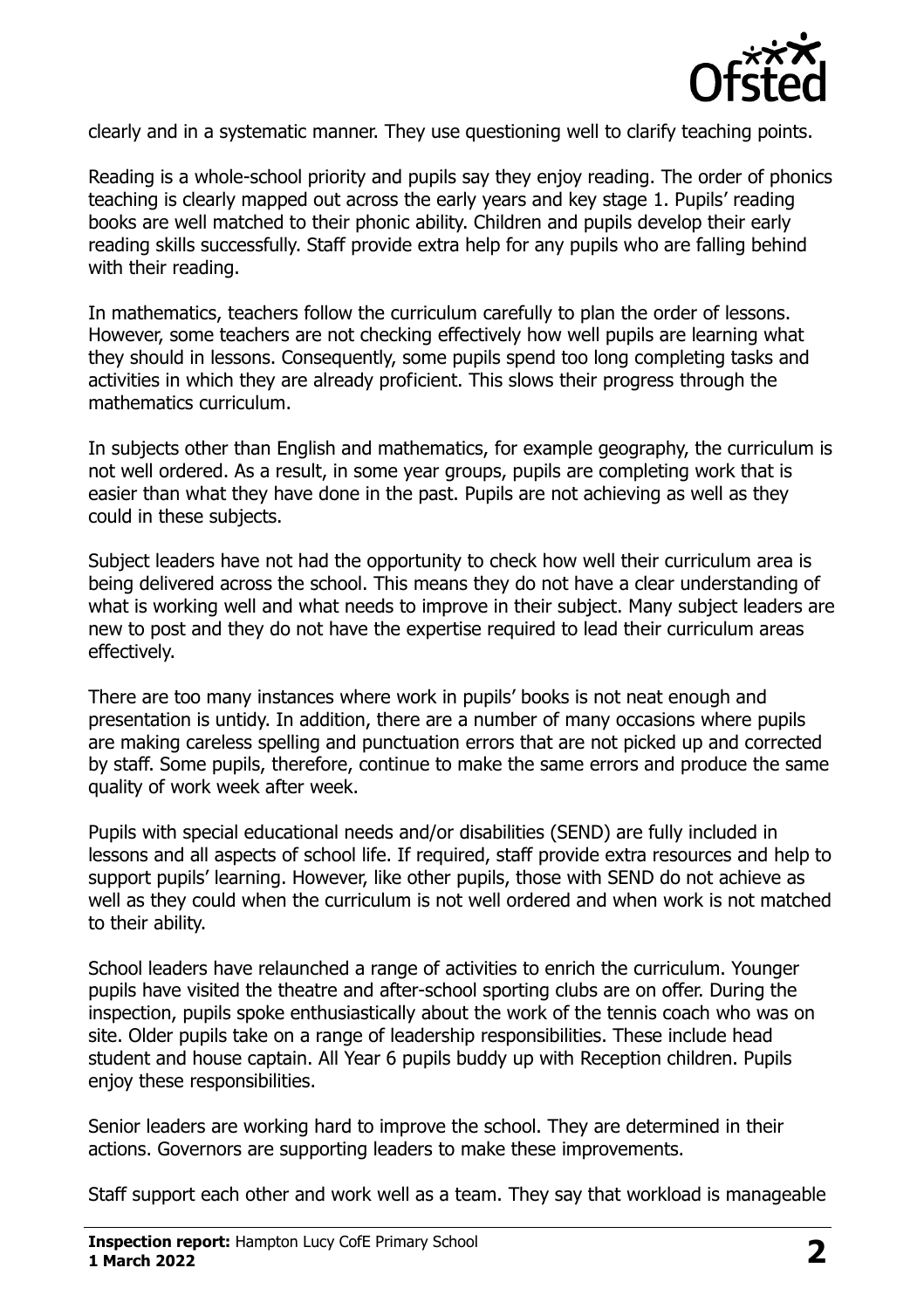

and that leaders are considerate of their well-being. Staff are proud to work at the school.

# **Safeguarding**

The arrangements for safeguarding are effective.

Leaders and staff work hard and effectively to keep pupils safe. Pupils say they trust the teachers and other staff to look after them. Parents agree that their children are safe when in school. The safeguarding team organise regular training for all staff. Staff know what to do if they have a concern about a pupil's welfare. Leaders are quick to identify pupils and families who need help. They quickly put support into place and leaders work closely with external agencies when required. Staff help pupils to understand how to keep themselves safe, including when working online.

# **What does the school need to do to improve?**

# **(Information for the school and appropriate authority)**

- In subjects other than English and mathematics, the curriculum is not clearly set out. At times, what pupils learn in lessons is easier than what they have learned in previous year groups. As a result, pupils' knowledge and skills do not build well over time. Leaders need to map out the knowledge and skills that pupils need to learn in these subjects across the school.
- Subject leaders, many of whom are new to their role, have not monitored their curriculum areas. Consequently, they do not have a clear understanding of the strengths and areas for improvement in their subject. Senior leaders need to make sure that subject leaders have the time, support and expertise to monitor their curriculum areas, so that they can lead the development of their respective subjects.
- Teachers do not have high enough expectations of presentation, spelling and punctuation in pupils' work. This limits the progress that pupils make, particularly in writing. Leaders need to ensure that staff have consistently high expectations of the quality of work that pupils produce, particularly in relation to presentation, punctuation and spelling.
- In mathematics, teachers do not routinely check pupils' learning well enough to identify what they already know. As a result, pupils spend too long completing tasks in which they are already proficient. This limits pupils' progress through the mathematics curriculum. Leaders need to make sure that staff use formative assessment effectively to match work to pupils' needs.
- **Pupils sometimes display low-level disruption that is not dealt with effectively. This** interrupts teaching and prevents pupils from learning as well as they could. Leaders need to provide staff with the necessary support to make sure that the behaviour policy is applied consistently well across the whole school.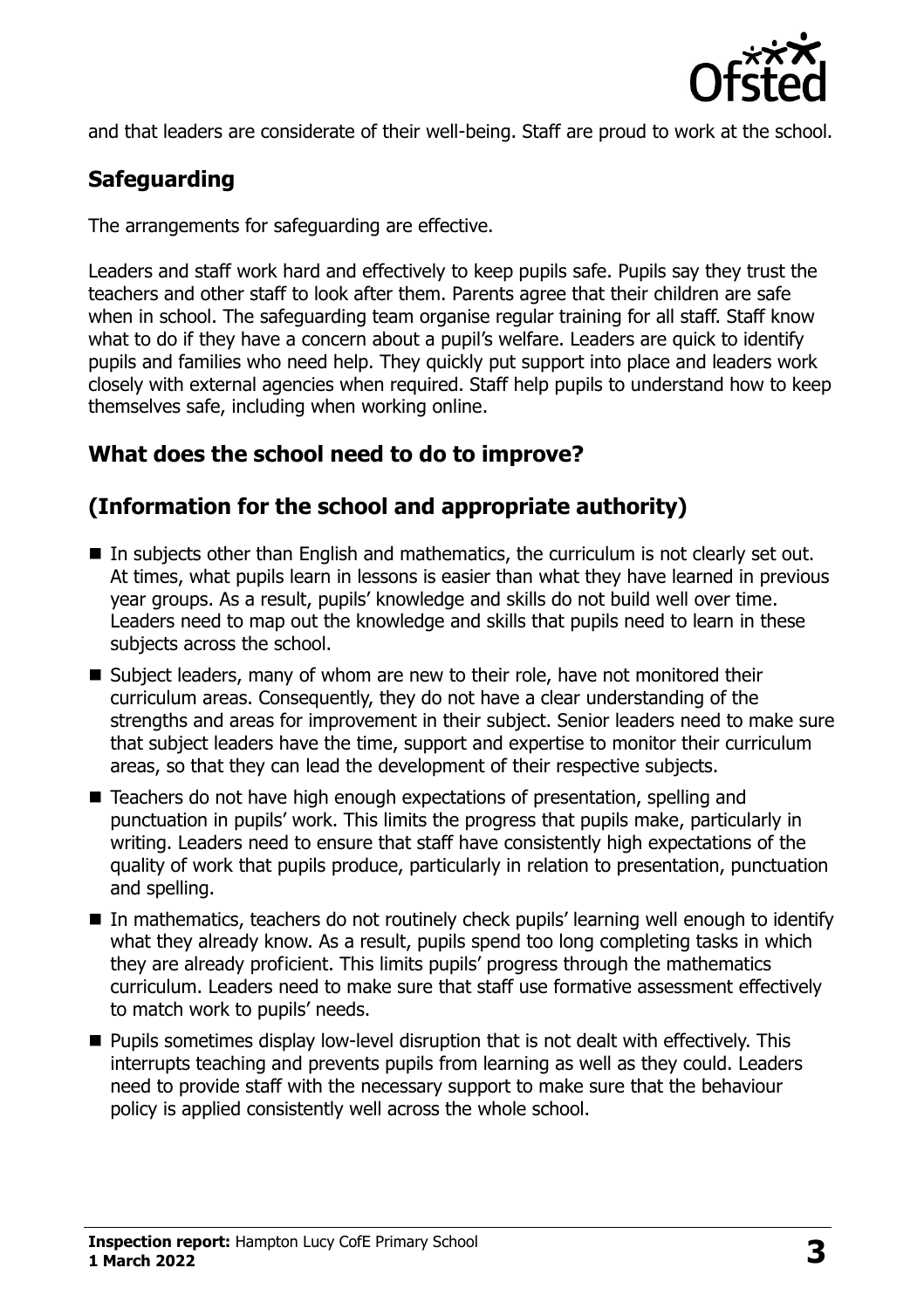

### **Background**

When we have judged a school to be good, we will then normally go into the school about once every four years to confirm that the school remains good. This is called a section 8 inspection of a good or outstanding school, because it is carried out under section 8 of the Education Act 2005. We do not give graded judgements on a section 8 inspection. However, if we find evidence that a school would now receive a higher or lower grade, then the next inspection will be a section 5 inspection. Usually this is within one to two years of the date of the section 8 inspection. If we have serious concerns about safeguarding, behaviour or the quality of education, we will deem the section 8 inspection as a section 5 inspection immediately.

This is the second section 8 inspection since we judged the school to be good in October 2011.

#### **How can I feed back my views?**

You can use [Ofsted Parent View](https://parentview.ofsted.gov.uk/) to give Ofsted your opinion on your child's school, or to find out what other parents and carers think. We use information from Ofsted Parent View when deciding which schools to inspect, when to inspect them and as part of their inspection.

The Department for Education has further quidance on how to complain about a school.

If you are the school and you are not happy with the inspection or the report, you can [complain to Ofsted.](https://www.gov.uk/complain-ofsted-report)

#### **Further information**

You can search for [published performance information](http://www.compare-school-performance.service.gov.uk/) about the school.

In the report, '[disadvantaged pupils](http://www.gov.uk/guidance/pupil-premium-information-for-schools-and-alternative-provision-settings)' refers to those pupils who attract government pupil premium funding: pupils claiming free school meals at any point in the last six years and pupils in care or who left care through adoption or another formal route.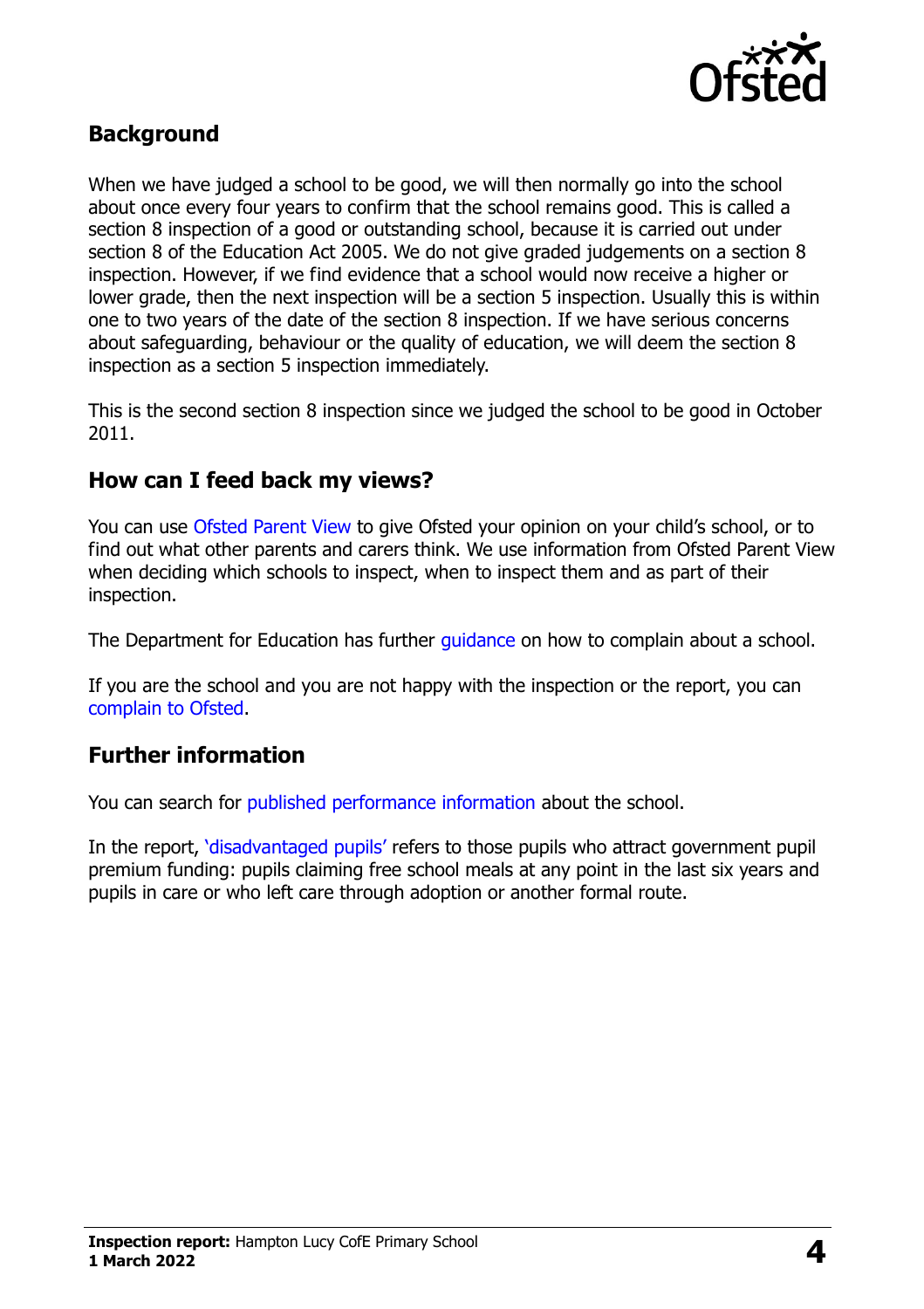

### **School details**

| Unique reference number             | 125635                                                               |
|-------------------------------------|----------------------------------------------------------------------|
| <b>Local authority</b>              | Warwickshire                                                         |
| <b>Inspection number</b>            | 10211346                                                             |
| <b>Type of school</b>               | Primary                                                              |
| <b>School category</b>              | Voluntary controlled                                                 |
| Age range of pupils                 | 3 to 11                                                              |
| <b>Gender of pupils</b>             | Mixed                                                                |
| Number of pupils on the school roll | 80                                                                   |
| <b>Appropriate authority</b>        | The governing body                                                   |
| <b>Chair of governing body</b>      | <b>Neil Thomas</b>                                                   |
| <b>Headteachers</b>                 | Margaret Lunnon and Lucy Jackson                                     |
| Website                             | www.hamptonlucyschool.co.uk                                          |
| Date of previous inspection         | 1 February 2017, under section 8 of the<br><b>Education Act 2005</b> |

# **Information about this school**

- Currently, the school has two headteachers.
- A SIAMS inspection to evaluate the distinctiveness and effectiveness of Hampton Lucy CofE Primary School as a Church of England school took place on 29 September 2016.
- The school has a breakfast club and an after-school club operating on the site. This provision is managed by the governing body.
- The school has a nursery that admits three-year-olds.
- The school uses a registered alternative provider.

# **Information about this inspection**

- This was the first routine inspection the school received since the COVID-19 pandemic began. Inspectors discussed the impact of the pandemic with school leaders and have taken this into account in the evaluation.
- The lead inspector met with both headteachers. He met virtually with four members of the governing body, including the chair. An inspector held a telephone conversation with a representative of the local authority.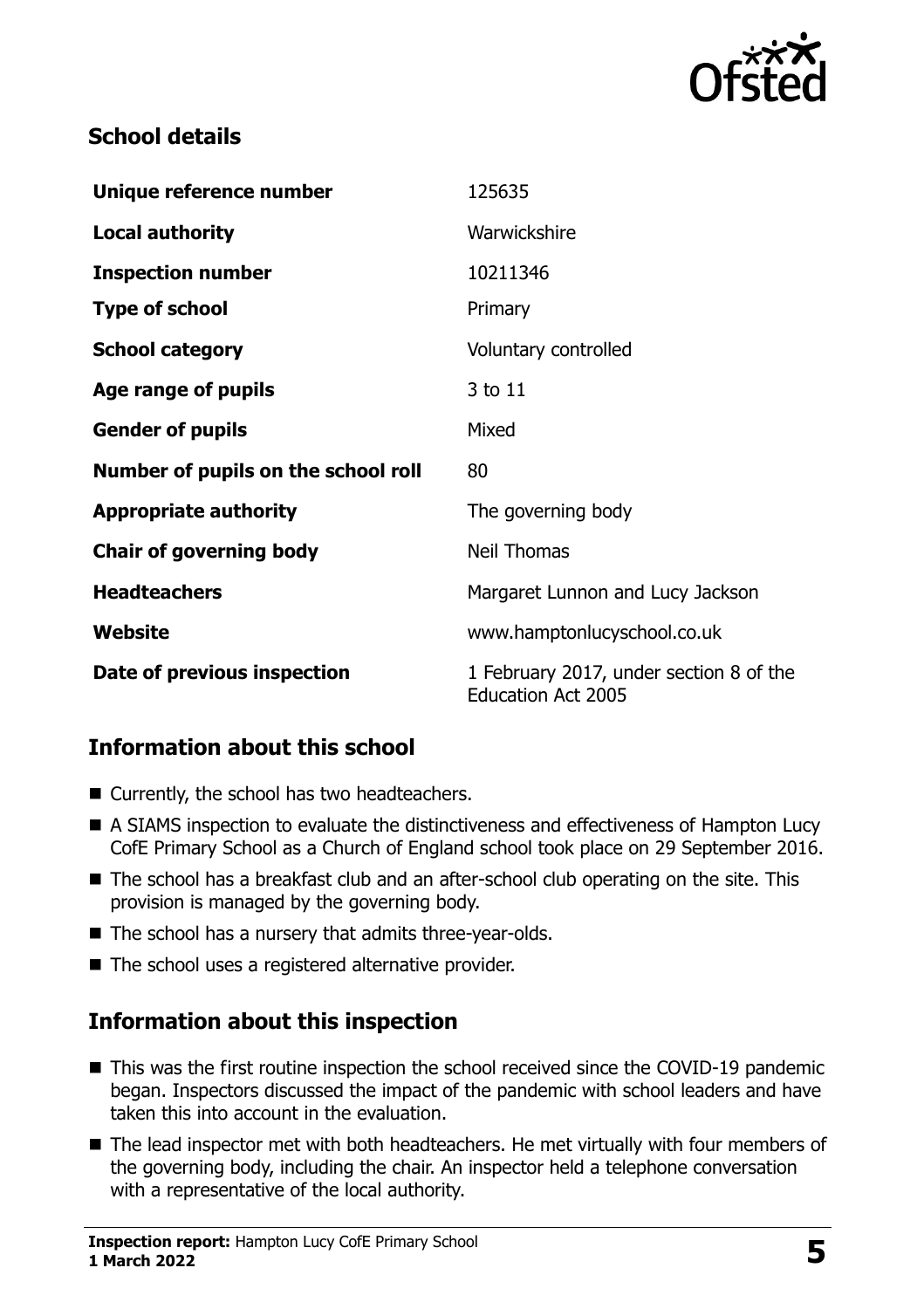

- The lead inspector held meetings with the designated safeguarding leader and the special educational needs coordinator (SENCo).
- As part of the inspection, inspectors carried out deep dives in early reading, mathematics and geography. For each deep dive, inspectors discussed the curriculum with subject leaders, visited a sample of lessons if they were being taught, spoke to teachers, spoke to pupils about their learning and looked at samples of pupils' work. Inspectors also looked at a selection of English and topic books from every year group.
- An inspector observed pupils reading to a familiar adult.
- Inspectors spoke to pupils formally and informally about their learning and experiences at school.
- Safeguarding documents were checked, including the checks that leaders make on staff's suitability to work with children. The inspectors checked that staff implement safeguarding policies and procedures effectively across the school.
- An inspector talked to parents at the end of the day. Inspectors considered responses to Ofsted's online questionnaire, Ofsted Parent View and the free-text responses received during the inspection.
- Inspectors considered the responses to Ofsted's staff survey.
- Inspectors looked at a range of documentation provided by the school. This included school policies, curriculum documents, SEND information and published information about pupils' performance.
- The inspectors looked at information published on the school's website.

#### **Inspection team**

Wayne Simner, lead inspector Her Majesty's Inspector

Claire Price **Her Majesty's Inspector**